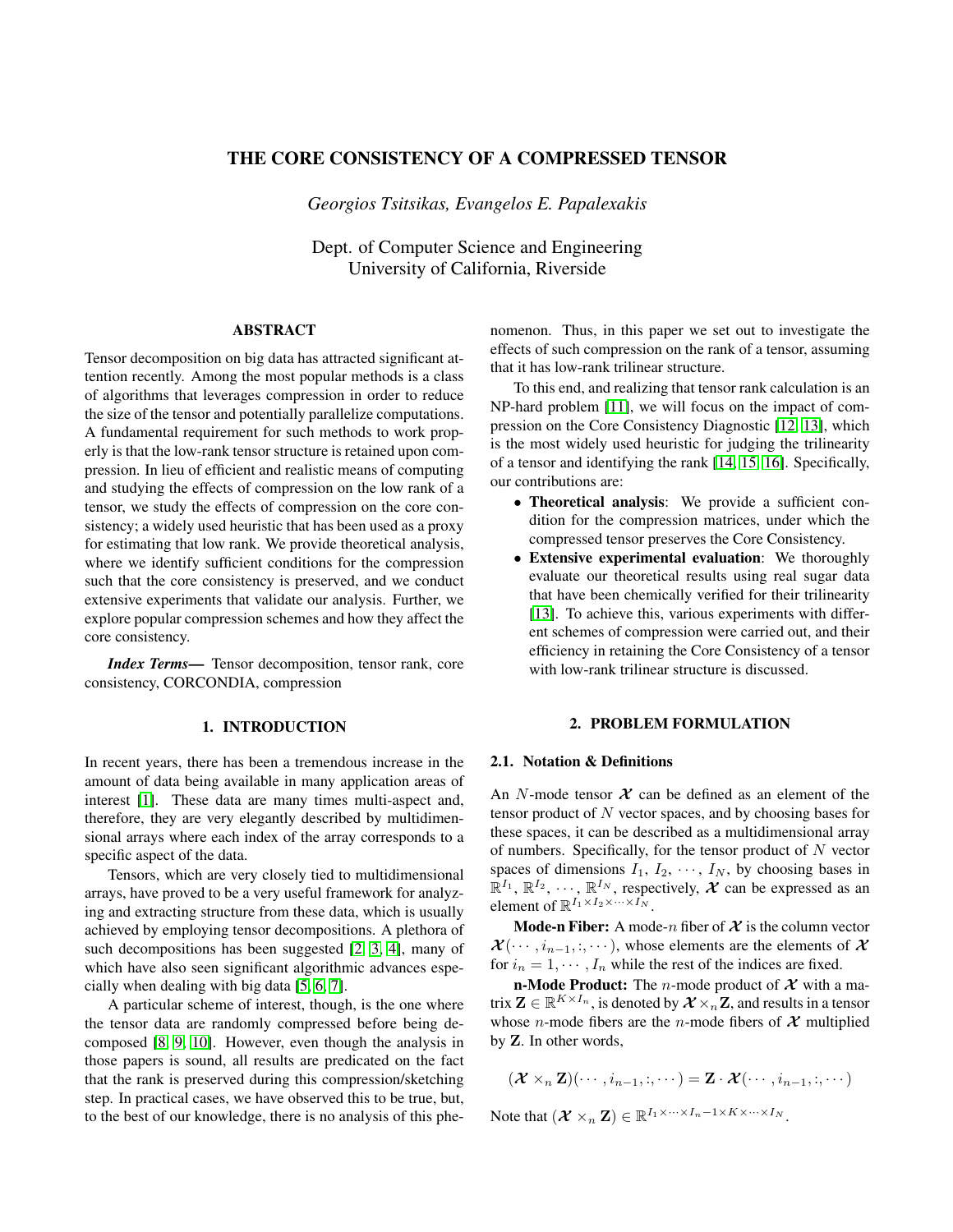Frobenius Norm: The Frobenius Norm || · || of a tensor  $\mathcal X$  is defined as

$$
||\boldsymbol{\mathcal{X}}|| = \sqrt{\sum_{i_1=1}^{I_1} \sum_{i_2=1}^{I_2} \cdots \sum_{i_N=1}^{I_N} \boldsymbol{\mathcal{X}}(i_1, i_2, \cdots, i_N)^2}
$$

#### <span id="page-1-3"></span>2.2. Tensor Decompositions

Many times we are interested in expressing  $\mathcal X$  in a decomposed form, since this can be instrumental in different data analytics scenarios [\[1,](#page-4-0) [4\]](#page-4-3).

Particularly, we can decompose  $\mathcal X$  as the sum of rank-one tensors. In this paper, we will only consider 3-mode tensors, and, therefore, these rank-one tensors will be the outer product of three vectors,  $\mathbf{a}_p \in \mathbb{R}^I$  with  $p = 1, \dots, P$ ,  $\mathbf{b}_q \in \mathbb{R}^J$ with  $q = 1, \ldots, Q$ , and  $\mathbf{c}_r \in \mathbb{R}^K$  with  $r = 1, \ldots, R$ . These vectors can be grouped as the columns of three factor matrices **A**, **B** and **C**, respectively, so that  $\mathbf{A} \in \mathbb{R}^{I \times P}$ ,  $\mathbf{B} \in \mathbb{R}^{J \times Q}$ and  $\mathbf{C} \in \mathbb{R}^{K \times R}$ .

One such decomposition is PARAFAC [\[2,](#page-4-1) [17\]](#page-4-16), which allows us to express  $\mathcal{X}$  as

<span id="page-1-0"></span>
$$
\mathcal{X} = \sum_{r=1}^{R} \mathbf{a}_r \circ \mathbf{b}_r \circ \mathbf{c}_r \tag{1}
$$

or equivalently

$$
\mathcal{X} = \mathcal{I} \times_1 \mathbf{A} \times_2 \mathbf{B} \times_3 \mathbf{C}
$$
 (2)

where R is the number of components, and  $\mathcal{I}(i, j, k)$  is 1 for  $i = j = k$  and zero everywhere else.

TUCKER3 is another useful decomposition [\[3\]](#page-4-2), which generalizes PARAFAC, and allows us to express  $\mathcal X$  as

<span id="page-1-1"></span>
$$
\mathcal{X} = \sum_{p=1}^{P} \sum_{q=1}^{Q} \sum_{r=1}^{R} \mathcal{G}(p, q, r) \cdot \mathbf{a}_p \circ \mathbf{b}_q \circ \mathbf{c}_r
$$
(3)

or equivalently

<span id="page-1-4"></span>
$$
\mathcal{X} = \mathcal{G} \times_1 \mathbf{A} \times_2 \mathbf{B} \times_3 \mathbf{C} \tag{4}
$$

where  $G$  is called the TUCKER3 core.

Additionally, since in our work we assume low-rank structure, we will only consider tall PARAFAC and tall orthonormal TUCKER3 factor matrices. The orthonormality assumption might seem restrictive at first glance, but observe that for non-orthonormal tall TUCKER3 factor matrices we can employ their reduced QR factorization to get

$$
\mathbf{\mathcal{X}} = \mathbf{\mathcal{G}} \times_1 \mathbf{Q}_A \mathbf{R}_A \times_2 \mathbf{Q}_B \mathbf{R}_B \times_3 \mathbf{Q}_C \mathbf{R}_C
$$
  
=  $(\mathbf{\mathcal{G}} \times_1 \mathbf{R}_A \times_2 \mathbf{R}_B \times_3 \mathbf{R}_C) \times_1 \mathbf{Q}_A \times_2 \mathbf{Q}_B \times_3 \mathbf{Q}_C$   
=  $\widetilde{\mathbf{\mathcal{G}}} \times_1 \mathbf{Q}_A \times_2 \mathbf{Q}_B \times_3 \mathbf{Q}_C$ 

Finally, it should be mentioned that for different values of  $R$  in [\(1\)](#page-1-0) we get different decompositions, and the same is true for different values of  $P$ ,  $Q$  and  $R$  in [\(3\)](#page-1-1). Keep in mind, however, that for some values an exact decomposition may not exist at all.

#### 2.3. Core Consistency Diagnostic

The Core Consistency Diagnostic (CORCONDIA) [\[12,](#page-4-11) [13\]](#page-4-12) is defined as

$$
\left(1 - \frac{||\mathcal{I} - \mathcal{G}||^2}{||\mathcal{I}||^2}\right) \cdot 100
$$

where

<span id="page-1-2"></span>
$$
\mathcal{G} = \mathcal{X} \times_1 \mathbf{A}^+ \times_2 \mathbf{B}^+ \times_3 \mathbf{C}^+ \tag{5}
$$

and  $A^+$ ,  $B^+$  and  $C^+$  are the Moore-Penrose inverses of the PARAFAC factor matrices of  $X$ .

Expression [\(5\)](#page-1-2) is obtained as the minimum norm solution of the least squares problem

$$
\underset{\boldsymbol{\mathcal{G}}}{\arg\min} ||\boldsymbol{\mathcal{X}} - \boldsymbol{\mathcal{G}} \times_1 \mathbf{A} \times_2 \mathbf{B} \times_3 \mathbf{C}||
$$

Note that PARAFAC can be expressed as the solution of the least squares problem

$$
\underset{\mathbf{A},\mathbf{B},\mathbf{C}}{\arg\min} ||\boldsymbol{\mathcal{X}}-\boldsymbol{\mathcal{I}}\times_1 \mathbf{A}\times_2 \mathbf{B}\times_3 \mathbf{C}||
$$

Hence, we can see that CORCONDIA essentially attempts to quantify how well a PARAFAC decomposition describes  $\mathcal{X}$ , by comparing to how well  $\mathcal X$  can be described when interactions between all the columns of A, B and C are allowed.

Specifically, when these interactions do not improve the model significantly, then we can interpret it as a sign that the PARAFAC model is appropriate. Further,  $G$  will have its dominant elements on the diagonal, and, thus, CORCON-DIA will have a value close to 100. On the other hand, when the interactions produce a substantially better model, then the PARAFAC model is probably not appropriate. In fact,  $\mathcal G$  will have many off-diagonal elements, which will result in a close to zero, or even negative CORCONDIA.

This means that we can evaluate CORCONDIA on a range of PARAFAC decompositions with different number of components, R, and select the one with the largest number of components that also retains a reasonably high CORCON-DIA value. By using this method, we hope to discover a PARAFAC model that best describes potential trilinear variation in our data.

#### 3. PROPOSED ANALYSIS

Although CORCONDIA is a very useful diagnostic for discovering trilinear variation in data, there can be times where it becomes very computationally and memory intensive in practice. Specifically, if we consider very large tensors, not only the PARAFAC factor matrices and their pseudoinverses can take prohibitive amounts of time to calculate, but in cases where the whole tensor cannot fit into the main memory, performance can deteriorate substantially.

For this reason, it would be useful to have in our disposal a tool that allows us to extract and study a much smaller version of the tensor that, despite its small size, retains most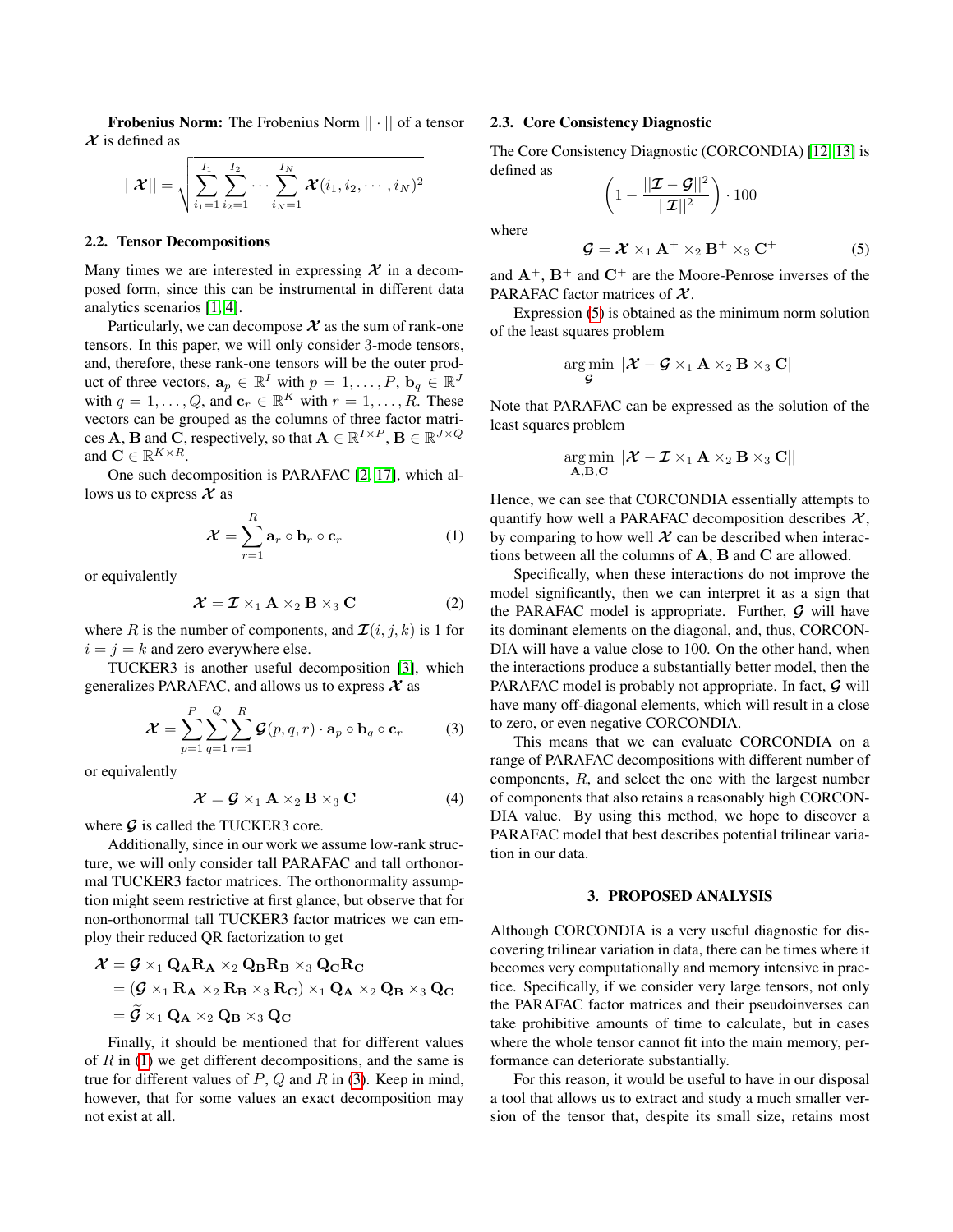of the systematic variation. However, since finding such a compressed tensor can also be computationally expensive, we need to settle for a trade-off between how fast and how accurately it can be generated.

To this end, we propose to study the statistics of multiple randomly compressed tensors,  $\mathcal{X}'$ , by employing *n*-mode products of the uncompressed tensor,  $\mathcal{X}$ , with matrices  $U \in$  $\mathbb{R}^{L\times I}$ ,  $\mathbf{V} \in \mathbb{R}^{M\times J}$  and  $\mathbf{W} \in \mathbb{R}^{N\times K}$  having orthonormal rows, so that  $\mathcal{X}'$  can be expressed as

$$
\boldsymbol{\mathcal{X}}' = \boldsymbol{\mathcal{X}} \times_1 \mathbf{U} \times_2 \mathbf{V} \times_3 \mathbf{W}
$$

where  $\mathcal{X}' \in \mathbb{R}^{L \times M \times N}$  with  $L < I$ ,  $M < J$  and  $N < K$ .

The main reason for selecting this kind of compression is on one hand because of its simplicity, but at the same time because it allows us to derive elegant and useful theoretical results, as shown in the following claims.

<span id="page-2-0"></span>Claim 1. *When* X *has an exact PARAFAC decomposition and its mode-1, mode-2 and mode-3 fibers belong in the rowspace of* U*,* V *and* W*, respectively, then CORCONDIA is preserved.*

*Proof.* Since  $X$  has a PARAFAC decomposition, we get

$$
\boldsymbol{\mathcal{X}}' = \boldsymbol{\mathcal{I}} \times_1 \mathbf{UA} \times_2 \mathbf{VB} \times_3 \mathbf{WC}
$$

and, therefore, the PARAFAC decomposition of  $\mathcal{X}'$  is given by  $A' = UA$ ,  $B' = VB$  and  $C' = WC$ . As a result, [\(5\)](#page-1-2) gives

$$
\mathcal{G}' = \mathcal{X}' \times_1 (\mathbf{UA})^+ \times_2 (\mathbf{VB})^+ \times_3 (\mathbf{WC})^+
$$
  
=  $\mathcal{X} \times_1 (\mathbf{UA})^+ \mathbf{U} \times_2 (\mathbf{VB})^+ \mathbf{V} \times_3 (\mathbf{WC})^+ \mathbf{W}$   
=  $\mathcal{X} \times_1 \mathbf{A}^+ \mathbf{U}^T \mathbf{U} \times_2 \mathbf{B}^+ \mathbf{V}^T \mathbf{V} \times_3 \mathbf{C}^+ \mathbf{W}^T \mathbf{W}$   
=  $\mathcal{X}_{pr} \times_1 \mathbf{A}^+ \times_2 \mathbf{B}^+ \times_3 \mathbf{C}^+$ 

where  $\mathcal{X}_{pr} = \mathcal{X} \times_1 \mathbf{U}^T \mathbf{U} \times_2 \mathbf{V}^T \mathbf{V} \times_3 \mathbf{W}^T \mathbf{W}$ , which can be seen as the projection of  $X$  onto the rowspaces of U, V and W. Finally, since the fibers of  $X$  belong in the rowspaces of these matrices, it will hold that  $\mathcal{X}_{pr} = \mathcal{X}$ , which in turn gives

$$
\mathcal{G}' = \mathcal{X} \times_1 \mathbf{A}^+ \times_2 \mathbf{B}^+ \times_3 \mathbf{C}^+ = \mathcal{G}
$$

 $\Box$ 

Therefore, CORCONDIA is preserved.

Claim 2. *When* X *has an exact PARAFAC decomposition and we compress using the transpose of its TUCKER3 factor matrices, then CORCONDIA is preserved.*

*Proof.* First, notice that when an exact PARAFAC decomposition exists, then an exact TUCKER3 decomposition will also exist, which can be derived from the PARAFAC decomposition by employing the reduced QR factorization of its factor matrices as shown in [subsection 2.2.](#page-1-3) Now from [\(4\)](#page-1-4) we get

$$
\begin{aligned} \mathcal{X}\times_1 \mathbf{A}^T \times_2 \mathbf{B}^T \times_3 \mathbf{C}^T &= \mathcal{G} \implies \\ \mathcal{X}\times_1 \mathbf{A} \mathbf{A}^T \times_2 \mathbf{B} \mathbf{B}^T \times_3 \mathbf{C} \mathbf{C}^T &= \mathcal{G} \times_1 \mathbf{A} \times_2 \mathbf{B} \times_3 \mathbf{C} \implies \\ \mathcal{X}_{pr} &= \mathcal{X} \end{aligned}
$$

and, thus, we conclude that all mode-1, mode-2 and mode-3 fibers belong in the rowspace of  $A<sup>T</sup>$ ,  $B<sup>T</sup>$  and  $C<sup>T</sup>$ , respectively. At this point, all conditions in Claim [1](#page-2-0) are satisfied, which means that CORCONDIA is preserved. П

We should mention that such a compression scheme has also been studied in [\[18\]](#page-4-17) in the context of speeding up the calculation of PARAFAC decompositions. That said, even though that work can provide further insight into why this compression scheme is sensible, our approach differs in that instead of looking for optimal compression matrices, it takes the more agnostic path of multiple random compressions.

### 4. EXPERIMENTAL EVALUATION

In this section, we present experimental results on the behavior of CORCONDIA on compressed real tensor data. Specifically, we are studying sugar data of size  $268\times44\times7$  that are known to have trilinear structure [\[13\]](#page-4-12). All experiments were run on a system with an Intel(R) Core(TM) i5-7300HQ and 8GB of RAM. Matlab along with Tensor Toolbox [\[19\]](#page-4-18) was used throughout the whole process, except for the calculation of all PARAFAC and TUCKER3 decompositions for which N-way Toolbox [\[20\]](#page-4-19) was utilized.

We have experimented with the following three types of compression:

- Gaussian the tensor is multiplied modewise with matrices whose elements are independent identically distributed random variables following the standard normal distribution.
- Orthonormal the tensor is multiplied modewise with random matrices with orthonormal rows. These matrices are obtained from the reduced QR decomposition of the transpose of a Gaussian compression matrix.
- Tucker the tensor is multiplied modewise with the transpose of its TUCKER3 factor matrices, which in fact results in a compressed tensor identical to the TUCKER3 core.

In [Figure 1](#page-3-0) we present the results for all three types of compression. Specifically, the upper left plot shows the CORCONDIA values of the uncompressed tensor for multiple PARAFAC decompositions with different number of components. The vertical line indicates the fixed number of components at which the compressed tensors are tested, while the circle shows the value of CORCONDIA that they are expected to retain for various compression types and ratios.

The rest of the plots show CORCONDIA for each of the aforementioned compression types, where 1000 samples were used for Gaussian and Orthonormal compression, and 10 samples for Tucker compression. They contain the boxplots for each compression ratio along with the corresponding outliers, which are denoted by '+'. All calculations were done after negative CORCONDIA values were set equal to zero.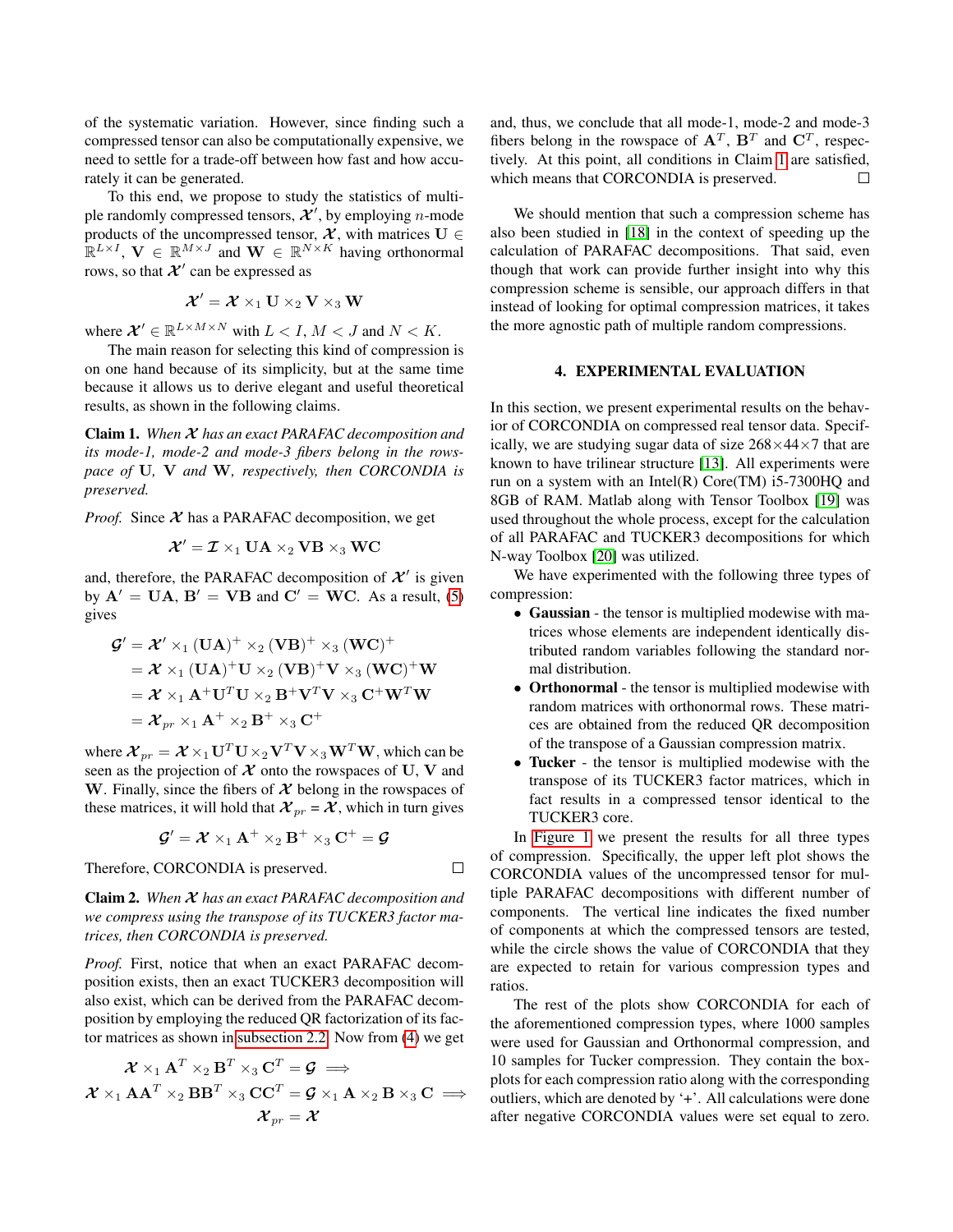<span id="page-3-0"></span>

Fig. 1: Comparison of Gaussian, Orthonormal and Tucker compressions for three PARAFAC components.

Further, the sample means for all compression ratios are represented by the thick lines, and they were calculated after the outliers were first properly smoothed. Finally, the compression ratio is the percentage by which we reduce the size of the first and the second mode; we do not compress in the third mode since it is already really small. For instance, for a compression ratio of 50%, we get a compressed tensor of size  $134\times22\times7$ . We reserve more detailed compression ratio schemes for the extended version of this work.

Note that CORCONDIA seems to not be preserved only when it starts falling from 100 to 0. This occurs at the PARAFAC model with 3 components, and this is why only this case is discussed in this paper. For 1, 2, 4 and 5 components, it is almost perfectly preserved for all compression types and for all compression ratios up to even 4%.

Examining the plots in [Figure 1,](#page-3-0) it is clear that Tucker compression achieves the best performance by managing to perfectly preserve CORCONDIA up to 8% compression. Orthonormal compression comes second by generally preserving CORCONDIA up to about 20% compression, although in the mean it retains the value high enough up to 8% compression. In fact, we can expect very similar performance even with very few samples since the variance is very small. On the other hand, Gaussian compression has clearly a much worse performance, not only because it rarely retains the original CORCONDIA value, but also because for multiple compressions the variance is too large. That said, it can retain in the mean a high enough CORCONDIA up to 20% compression.

At this point, one might feel tempted to consider Tucker compression as the undisputed winner. However, we should not forget that this compression type requires the calculation

of the TUCKER3 decomposition of the uncompressed tensor which can actually become very computationally expensive. On the other hand, the Gaussian and Orthonormal methods can perform the compression much faster since we can generate the compression matrices easier.

## 5. CONCLUSION

We study the effects of various popular and practical tensor compression schemes in the CORCONDIA of a tensor. We provide theoretical insights on conditions that satisfy perfect retention of CORCONDIA upon compression, along with experimental results that verify our analysis. Further, we evaluate the effect of different random compression schemes to CORCONDIA. Experimental results on real data indicate that it is possible to perform significantly tight compressions without having a serious impact on the value of CORCONDIA. Therefore, this method can be used as a tool to mitigate the consequences of the high time complexity of the calculations that CORCONDIA has to perform, especially on big tensor data.

## 6. ACKNOWLEDGEMENTS

We are grateful to Rasmus Bro and Anne Bech Risum for their valuable feedback, and for providing us with real chemical data to evaluate our compression methods. Research was supported by the National Science Foundation CDS&E Grant no. OAC-1808591 and by the Department of the Navy, Naval Engineering Education Consortium under award no. N00174-17-1-0005. Any opinions, findings, and conclusions or recommendations expressed in this material are those of the author(s) and do not necessarily reflect the views of the funding parties.